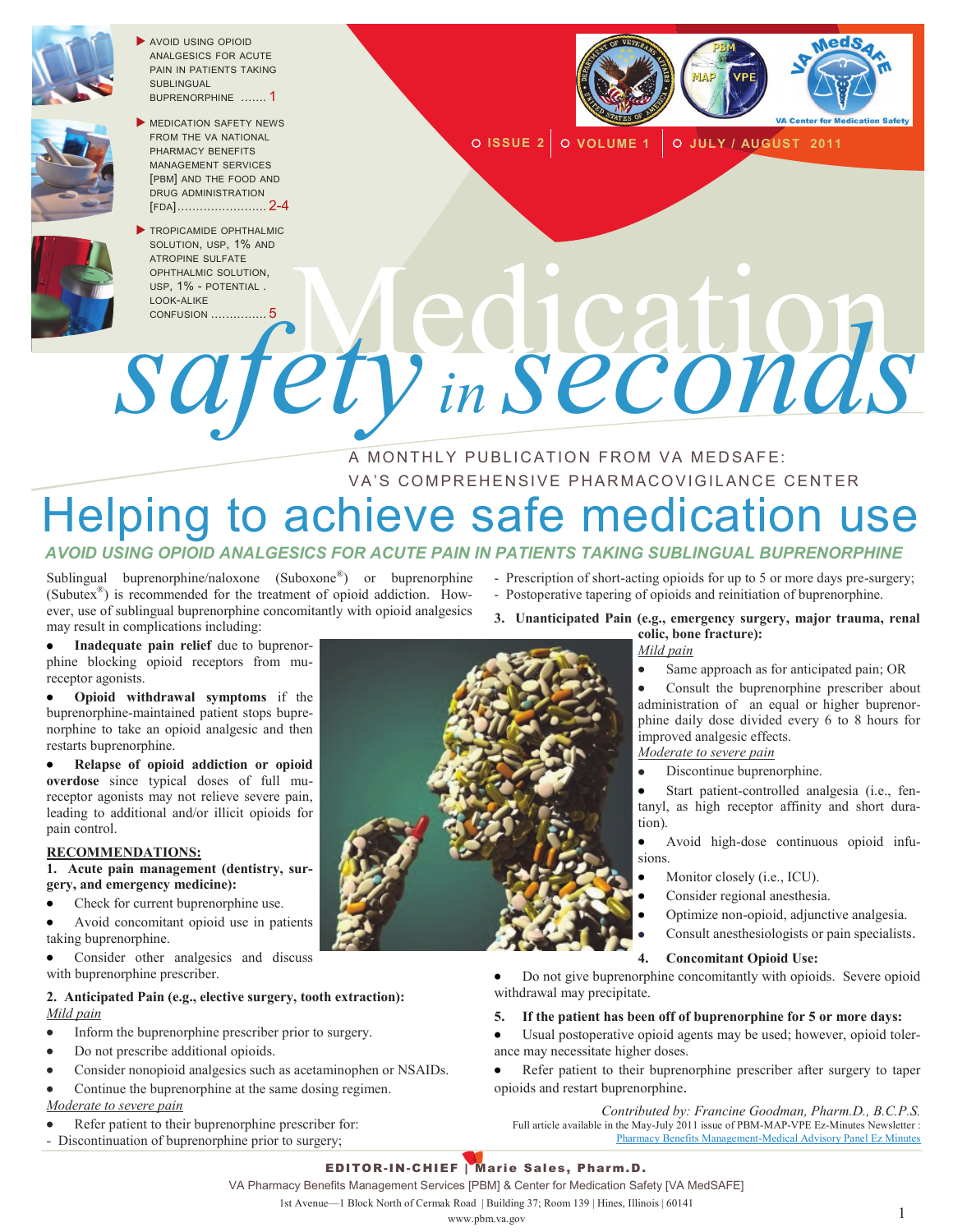## NEWS YOU CAN USE

#### *FROM THE VA NATIONAL PBM: BULLETINS, COMMUNICATIONS, & RECALLS*

- Dronedarone (Multaq®) and Risk of Death and Serious CV Events in Patients with Permanent AF [National PBM Communication-](http://www.pbm.va.gov/vamedsafe/DRONEDARONE_PERMANENT%20AF_NATIONAL%20PBM%20COMMUNICATION_072811_FINAL.PDF) 07/28/2011  $\bullet$
- Colistimethate for Injection and Dosing Confusion [National PBM Bulletin](http://www.pbm.va.gov/vamedsafe/Colistimethate%20and%20Dosing%20Confusion_National%20PBM%20BULLETIN_070811_FINAL.PDF) 07/08/2011
- Recall of Butalbital, APAP, and Caffeine Tablets and Hydrocodone Bitartrate and APAP Tablets Mislabeling [National PBM Communication](http://www.pbm.va.gov/vamedsafe/Butalbital_APAP_Caffeine%20Tablets%20and%20Hydrocodone%20Bitartrate_APAP%20Mislabeling%20Recall_NATIONAL%20PBM%20COMMUNICATION_063011_FINAL.PDF)  06/30/2011
- Churchill Medical Skin-Prep Wipes Recall Due to Bacterial Contamination [National PBM Communication](http://www.pbm.va.gov/vamedsafe/Churchill%20Medical%20Systems%20Recall_Skin-Prep%20Wipes%20used%20in%20Convenience%20Kits_NATIONAL%20PBM%20COMMUNICATION_FINAL_061711.pdf) 06/17/2011
- SimplyThick Thickening Gel Products Recall and Possible Presence of Bacteria [National PBM Communication](http://www.pbm.va.gov/vamedsafe/Simply%20Thick%20Thickening%20Agent%20Recall_NATIONAL%20PBM%20COMMUNICATION_061011_FINAL.PDF) 06/10/2011
- Simvastatin: Updated Restrictions, Contraindications and Dose Limitations [National PBM Bulletin](http://www.pbm.va.gov/vamedsafe/Simvastatin_Updated%20Restrictions_National%20PBM%20Bulletin_060911_FINAL.PDF) 06/09/2011

## NEWS YOU CAN USE

#### *FROM THE FOOD AND DRUG ADMINISTRATION (FDA)*

#### Linezolid (Zyvox®) - [Serious CNS reactions possible when linezolid \(Zyvox®\) is given to patients taking certain psychiatric medications](http://www.fda.gov/Drugs/DrugSafety/ucm265305.htm) 7/26/2011

Accounts of serotonin syndrome and fatalities due to the concomitant administration of linezolid and a serotonergic psychiatric medication appear in the FDA Adverse Event Reporting System (AERS) database as well as in the literature. This reaction can also develop after discontinuing serotonergic psychiatric medications with long half-lives. Linezolid may inhibit monoamine oxidase A from breaking down serotonin in the brain, leading to toxicity. As a result, healthcare professionals should not prescribe linezolid to patients receiving serotonergic drugs unless benefits outweigh risks, such as in life-threatening cases of vancomycin-resistant *Enterococcus faecium* (VRE) infections or nosocomial pneumonia and complicated skin and skin structure infections, including cases caused by methicillin-resistant *Staphylococcus aureus* (MRSA).

#### Methylene Blue - [Serious CNS reactions possible when methylene blue is given to patients taking certain psychiatric medications](http://www.fda.gov/Drugs/DrugSafety/ucm263190.htm) 7/26/2011

FDA concluded that concomitant use of a serotonergic psychiatric medication with methylene blue can cause serotonin syndrome based on reports to the FDA Adverse Event Reporting System (AERS) database as well as in the literature. This reaction can also develop after discontinuing serotonergic psychiatric medications with long half-lives. Methylene blue may inhibit monoamine oxidase A from breaking down serotonin in the brain, thus leading to toxicity. Documented adverse events include: lethargy, confusion, delirium, agitation, aggression, obtundation, coma, myoclonus, expressive aphasia, hypertonia, seizures, and autonomic symptoms, such as pyrexia and elevated blood pressure. Providers should avoid methylene blue use with serotoergic agents unless benefits outweigh risks (i.e., life-threatening cases of methemoglobinemia, ifosfamide-induced encephalopathy, or cyanide poisoning).

#### CardioGen-82 - [FDA alerts healthcare professionals to stop performing heart scans with CardioGen-82 due to potential for increased radiation exposure](http://www.fda.gov/Drugs/DrugSafety/ucm265278.htm)  [in patients](http://www.fda.gov/Drugs/DrugSafety/ucm265278.htm)

#### 7/26/2011 **(\*\*\*UPDATE FROM 07/15/2011\*\*\*)**

FDA has recommended ceasing use of CardioGen-82 for cardiac positron emission tomography (PET) scans. The manufacturer, Bracco Diagnostics, Inc. has decided to voluntarily recall CardioGen-82 due to:

- Insufficient manufacturing procedures to ensure reliable performance of the generator used to produce the Rb-82 chloride injection and help prevent strontium breakthrough; and
- FDA's ongoing investigation of the procedures used to test for strontium breakthrough at the clinical sites that use CardioGen-82.

Healthcare professionals should consider alternatives to the CardioGen-82 generator when planning nuclear medicine cardiac scans.

#### [Chantix \(varenicline\) drug label now contains updated efficacy and safety information](http://www.fda.gov/Drugs/DrugSafety/ucm264436.htm)

#### 7/22/2011 **(\*\*\*UPDATE FROM 06/16/2011\*\*\*)**

The *Dosage and Administration*, *Warnings and Precautions*, *Adverse Reactions*, *Clinical Studies*, and *Patient Counseling Information* sections of the Chantix product labelling now includes information from three additional clinical trials:

- Use of Chantix in patients with stable cardiovascular (CV) disease A randomized clinical trial of 700 smokers with CV disease receiving either Chantix 1 mg twice daily or placebo for 12 weeks with follow-up for an additional 40 weeks showed that Chantix helped patients with CV disease quit smoking, and remain abstinent from smoking for up to one year compared to placebo. This trial also demonstrated the association of Chantix with a small, increased risk of certain CV adverse events in this patient popultation.
- Information on the use of Chantix in patients with COPD A randomized clinical trial of Chantix safety and efficacy in 460 patients at least 35 years of age with mild-to-moderate COPD receiving either Chantix 1 mg twice daily or placebo for 12 weeks with follow-up for an additional 40 weeks indicated that Chantix helped COPD patients stop smoking and abstain from smoking for up to one year compared to placebo.
- Alternative directions for patients to select a quit smoking date after they have already started taking Chantix A randomized clinical trial in a healthy population of smokers given either Chantix 1 mg twice daily or placebo for 12 weeks with follow-up for an additional 12 weeks and instructed to select a target quit date between Day 8 and Day 35 after starting Chantix treatment demonstrated smoking cessation and abstinence from smoking for as long as 24 weeks compared to placebo. Revised labeling states that patients should start taking Chantix 7 days before their quit date or alternatively, begin Chantix dosing and then quit smoking between Days 8 and 35 of treatment.

#### [Multaq \(dronedarone\) and increased risk of death and serious cardiovascular adverse events](http://www.fda.gov/Drugs/DrugSafety/ucm264059.htm)

#### 7/21/2011

Sanofi Aventis conducted "A randomized, double blind, placebo controlled, parallel group trial for assessing the clinical benefit of dronedarone 400 mg BID on top of standard therapy in patients with permanent atrial fibrillation and additional risk factors" (PALLAS) to evaluate major cardiovascular (CV) events (stroke, systemic arterial embolism, myocardial infarction or CV death); or unplanned CV hospitalization or death from any cause. However, a significant excess of CV events in the Multaq group for both co-primary endpoints, lead to the cessation of the study. Due to preliminary data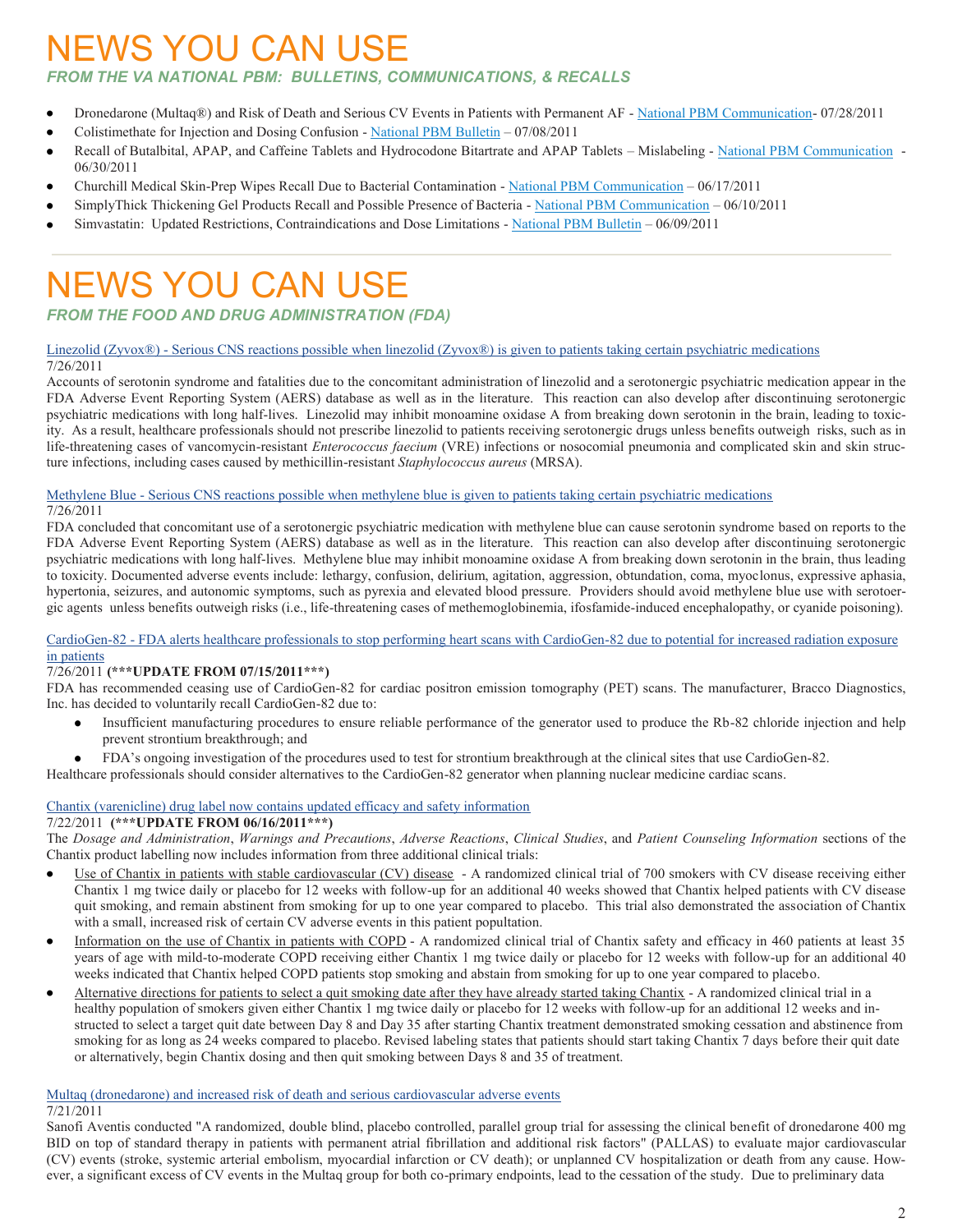## NEWS YOU CAN USE

#### *FROM THE FOOD AND DRUG ADMINISTRATION (FDA)*

#### *(continued from page 2)*

and ongoing review, FDA has not concluded whether the results of the PALLAS study apply to patients taking Multaq for paroxysmal or persistent atrial fibrillation or atrial flutter, but does not recommend use of Multaq in patients with permanent atrial fibrillation.

#### Bisphosphonates - [Ongoing safety review of oral osteoporosis drugs \(bisphosphonates\) and potential increased risk of esophageal cancer](http://www.fda.gov/Drugs/DrugSafety/ucm263320.htm) 7/21/2011

FDA has not concluded that oral bisphosphonate drugs increase the risk of esophageal cancer due to conflicting data. A case series from January 2009 described reports to the FDA of esophageal cancer in patients taking oral bisphosphonates. Other published epidemiological studies evaluated the association between oral bisphosphonates and esophageal cancer with discrepant findings. The two largest published studies used data from the U.K.'s General Practice Research Database (GPRD). FDA continues to review available data regarding oral bisphosphonate drug use and esophageal cancer risk.

#### CardioGen-82 - [Increased radiation exposure due to undetected strontium breakthrough when using CardioGen-82 for cardiac positron emission tomo](http://www.fda.gov/Drugs/DrugSafety/ucm263112.htm)[graphy \(PET\) scans](http://www.fda.gov/Drugs/DrugSafety/ucm263112.htm)

#### 7/15/2011

Two patients received more radiation than expected while undergoing cardiac positron emission tomography (PET) scans with rubidium (Rb)-82 chloride injection from CardioGen-82 (manufactured by Bracco Diagnostics, Inc.) according to reports submitted to FDA. The excess radiation originated from strontium isotopes which may have been inadvertently injected into the patients due to a "strontium breakthrough" problem with CardioGen-82 and persisted in the patients' bodies months after their PET scans. FDA assured minimal harm from this exposure but maintains that any unnecessary exposure to radiation remains undesirable. Healthcare professionals should follow the prescribing information to determine rubidium and strontium contents using an ionization chamber-type dose calibrator prior to the administration of Rb-82 chloride injection to any patients.

#### Tamiflu - [Important safety changes to the influenza drug Tamiflu \(oseltamivir phosphate\) for oral suspension](http://www.fda.gov/Drugs/DrugSafety/ucm261686.htm)

#### 7/11/2011

FDA and Genentech instituted product safety changes to the influenza drug Tamiflu (oseltamivir phosphate) for oral suspension in order to reduce medication errors resulting from prescribing and dosing confusion. Changes to Tamiflu oral suspension and the product label include:

- New concentration = 6 mg/mL (change from former concentration of 12 mg/mL).
- New oral dosing device measurement units of volume (milliliters mL) instead of weight (milligrams mg).
- Revisions in the dosing table to accommodate the new 6 mg/mL concentration.
- Updated container labels and carton packaging.
- Modified compounding instructions for preparation of a 6 mg/mL oral suspension from Tamiflu capsules in the event that the commercially manufactured oral suspension becomes unavailable.

The 12 mg/mL product has no quality issues and remains usable through its expiration date, but will no longer be marketed after current supplies run out. Genentech established a voluntary Take Back Program for wholesale buyers, distributors and pharmacies to remove the 12 mg/mL product from the marketplace in order to reduce the potential for error while both strengths remain in circulation.

#### Valproate - [Children born to mothers who took Valproate products while pregnant may have impaired cognitive development](http://www.fda.gov/Drugs/DrugSafety/ucm261543.htm)

#### 6/30/2011

Published epidemiological studies show that exposure to the anti-seizure medication valproate sodium or related products (valproic acid and divalproex sodium) in utero results in lower cognitive test scores in children when compared to exposure to another antiepileptic drug or to no antiepileptic drugs during pregnancy. Factors that remain unknown include the long-term effect on cognitive development and the effect on cognitive development when fetal exposure is less than the full duration of pregnancy. Valproate products belong to Pregnancy Category D due to increased risk of major malformations, including neural tube defects, when used during pregnancy. Heathcare professionals should weigh the benefits and risks of valproate when prescribing this drug to women of childbearing age and should consider alternative medications with a lower risk of adverse birth outcomes.

#### ESAs - [New dosing recommendations to improve the safe use of Erythropoiesis-Stimulating Agents \(ESAs\) in chronic kidney disease](http://www.fda.gov/Drugs/DrugSafety/ucm259639.htm) 6/24/2011

FDA has made new recommendations for **more conservative dosing** of Erythropoiesis-Stimulating Agents (ESAs) in patients with chronic kidney disease (CKD) due to controlled trials indicating increased risks of cardiovascular events, stroke and death in this patient population when administered ESAs to target a hemoglobin level above 11 g/dL. Revisions to the *Boxed Warning*, *Warnings and Precautions*, and *Dosage and Administration* sections of the labels for the ESAs include this new information:

#### **For patients with CKD not on dialysis:**

- *Consider initiating ESA treatment only when the hemoglobin level is less than 10 g/dL and the following considerations apply:*
	- *The rate of hemoglobin decline indicates the likelihood of requiring a red blood cell transfusion; and*
	- *Reducing the risk of alloimmunization and/or other red blood cell transfusion-related risks is a goal.*
- *If the hemoglobin level exceeds 10 g/dL, reduce or interrupt the dose of ESA and use the lowest dose of ESA sufficient to reduce the need for red blood cell transfusions.*

#### **For patients with CKD on dialysis:**

- *Initiate ESA treatment when the hemoglobin level is less than 10 g/dL.*
- *If the hemoglobin level approaches or exceeds 11 g/dL, reduce or interrupt the dose of ESA.*

Current labeling has removed the previous recommendation that ESAs dosing should achieve and maintain hemoglobin levels within 10 to 12 g/dL in CKD patients.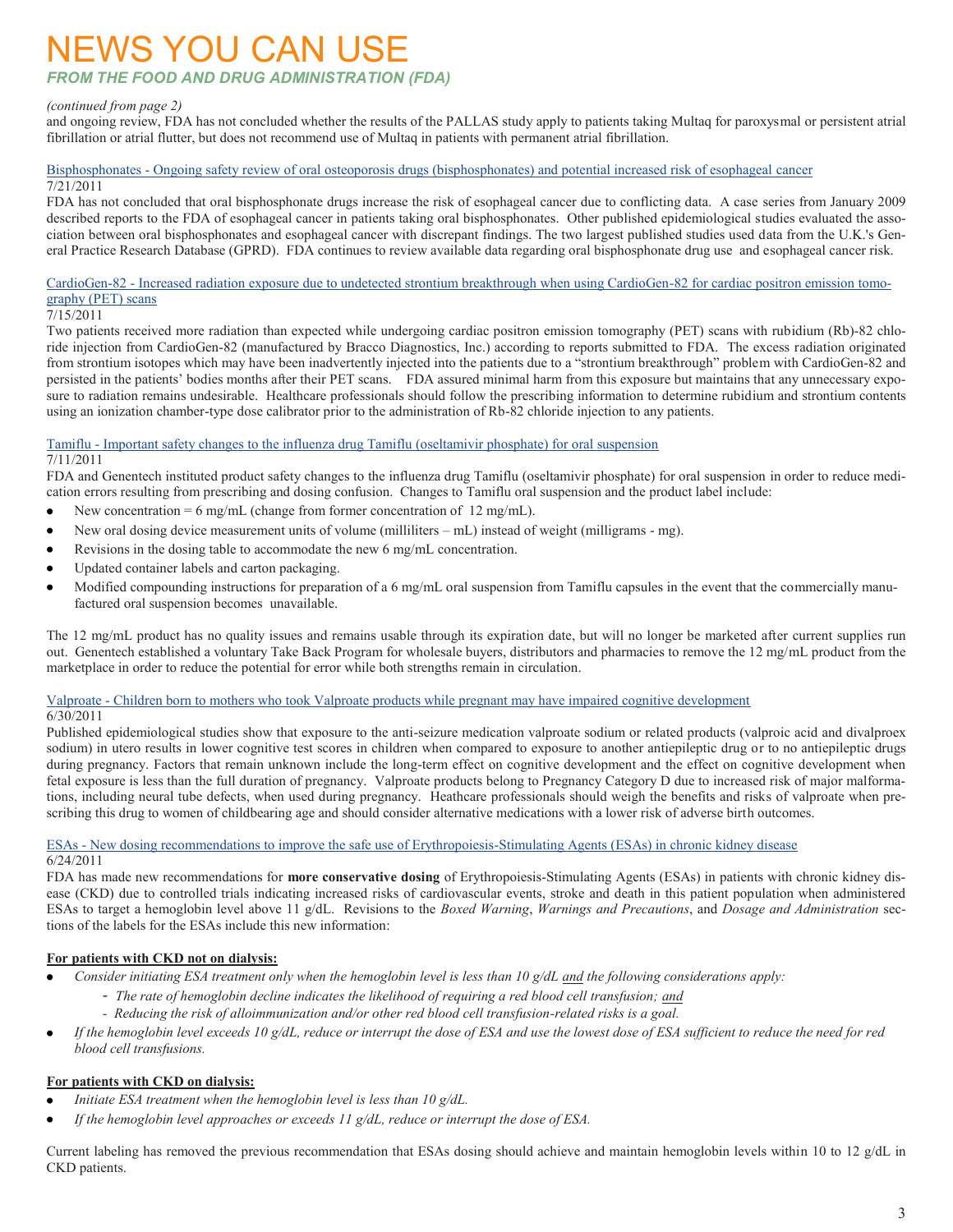### NEWS YOU CAN USE

*FROM THE FOOD AND DRUG ADMINISTRATION (FDA)*

#### *(continued from page 3)*

Chantix - [Chantix \(varenicline\) may increase the risk of certain cardiovascular adverse events in patients with cardiovascular disease](http://www.fda.gov/Drugs/DrugSafety/ucm259161.htm)

#### 6/16/2011

FDA reviewed a randomized, double-blind, placebo-controlled clinical trial designed to assess the efficacy and safety of Chantix for smoking cessation in 700 patients aged 35 to 75 years with stable, documented cardiovascular (CV) disease. Certain CV adverse events (angina pectoris, nonfatal myocardial infarction, need for coronary revascularization, and new diagnosis of peripheral vascular disease or admission for a procedure for the treatment of peripheral vascular disease) occurred in more patients treated with Chantix than patients treated with placebo, although smoking represents an independent and major risk factor for CV disease. The trial was not designed to have statistical power to detect differences between the arms on the safety endpoints. FDA continues to evaluate the CV safety of Chantix and requires that the manufacturer conduct a large, combined analysis (meta-analysis) of randomized, placebo-controlled trials. New product labeling will address this updated risk information in the *Warnings and Precautions* section as well as the patient Medication Guide.

#### Actos - [Update to ongoing safety review of Actos \(pioglitazone\) and increased risk of bladder cancer](http://www.fda.gov/Drugs/DrugSafety/ucm259150.htm)

6/15/2011

Results from a five-year analysis showed no greater risk of bladder cancer with pioglitazone use overall, but the risk of bladder cancer increased in patients with the longest exposure to pioglitazone and in those exposed to the highest cumulative dose of pioglitazone. Another epidemiologic study conducted in France indicated a higher risk of bladder cancer with pioglitazone use, and because of this data, France suspended the use of pioglitazone while Germany proposed not starting pioglitazone in new patients. Based on this information, FDA recommends that healthcare professionals should:

- *Not use pioglitazone in patients with active bladder cancer.*
- *Use pioglitazone with caution in patients with a prior history of bladder cancer. The benefits of blood sugar control with pioglitazone should be*   $\bullet$ *weighed against the unknown risks for cancer recurrence.*

FDA will continue to evaluate data from an ongoing ten-year epidemiological study conducted by the drug manufacturer (Takeda) in patients with diabetes who belong to Kaiser Permanente Northern California (KPNC) health plan.

#### Risperdal and Requip - [Medication errors resulting from confusion between risperidone \(Risperdal\) and ropinirole \(Requip\)](http://www.fda.gov/Drugs/DrugSafety/ucm258805.htm) 6/13/2011

Look-Alike/Sound-Alike confusion between risperidone (Risperdal) and ropinirole (Requip) and vice versa lead to 226 actual errors in administration of the wrong medication resulting in 5 patient hospitalizations. One of the cases from outside the United States reported a patient death due to administration of Risperdal instead of Requip for one month before a healthcare worker noticed the error and restarted Requip without titration. Factors contributing to the confusion between the two products include:

- $\bullet$ Brand and generic nomenclature similarity,
- $\bullet$ Labels and carton packaging resemblance (i.e., similar font size and type, layout, and color),
- $\bullet$ Illegible handwriting on prescriptions, and
- Likeness in product characteristics (drug strengths, dosage forms, and dosing intervals).

#### 5-ARIs - [5-alpha reductase inhibitors \(5-ARIs\) may increase the risk of a more serious form of prostate cancer](http://www.fda.gov/Drugs/DrugSafety/ucm258314.htm)

#### 6/9/2011

FDA reviewed two large, randomized controlled trials that evaluated the reduction in the risk of prostate cancer in men at least 50 years of age ––the Prostate Cancer Prevention Trial (PCPT) which evaluated daily use of finasteride 5 mg versus placebo for 7 years and the Reduction by Dutasteride of Prostate Cancer Events (REDUCE) trial which evaluated daily use of dutasteride 0.5 mg versus placebo for 4 years. Results from both trials depicted:

- a decreased incidence of lower risk forms of prostate cancer leading to an overall reduction in prostate cancer diagnoses.  $\bullet$
- an increased incidence of high-grade prostate cancer with finasteride and dutasteride treatment.

Revisions to the *Warnings and Precautions* section of the labels for the 5-ARI class of drugs address the increased risk of high-grade prostate cancer.

#### Simvastatin - [New restrictions, contraindications, and dose limitations for Zocor \(simvastatin\) to reduce the risk of muscle injury](http://www.fda.gov/Drugs/DrugSafety/ucm256581.htm) 6/8/2011

FDA's review of the Study of the Effectiveness of Additional Reductions in Cholesterol and Homocysteine (SEARCH) trial and other data lead to new recommendations limiting the use of simvastatin 80 mg due to an increased risk of muscle damage. Higher risk for myopathy and rhabdomyolysis with simvastatin 80 mg were associated with:

- Older age;
- Female gender;  $\bullet$
- $\bullet$ Genetic variations in regulating simvastatin uptake into the liver that may increase plasma concentration of simvastatin and the risk of myopathy;
- $\bullet$ Concomitant use of a calcium channel blocker (risk of myopathy doubled); and
- Initial 12 months of simvastation 80 mg treatment.  $\bullet$

Recommendations state that providers should:

- $\bullet$ Use simvastatin 80 mg only in patients maintained on this dose for 12 months or more without evidence of muscle toxicity.
- Not initiate simvastatin 80 mg in new patients, including patients already taking lower doses of simvastatin without optimal benefit.

Be aware of drug interactions between simvastatin 80 mg and certain medications that may increase the risk of muscle injury; dosage limitations, adjustments, and/or use of an alternative agent may be necessary.

#### Angiotensin Receptor Blockers - [No increase in risk of cancer with certain blood pressure drugs](http://www.fda.gov/Drugs/DrugSafety/ucm257516.htm)

#### 6/2/2011

FDA conducted a trial-level meta-analysis of 31 clinical trials randomizing approximately 156,000 patients to an angiotensin receptor blocker (ARB) treatment or a non-ARB treatment. This meta-analysis did not show an increased risk of cancer in patients using an ARB. The results from three additional published studies also do not associate any increased risk of cancer to ARB use.